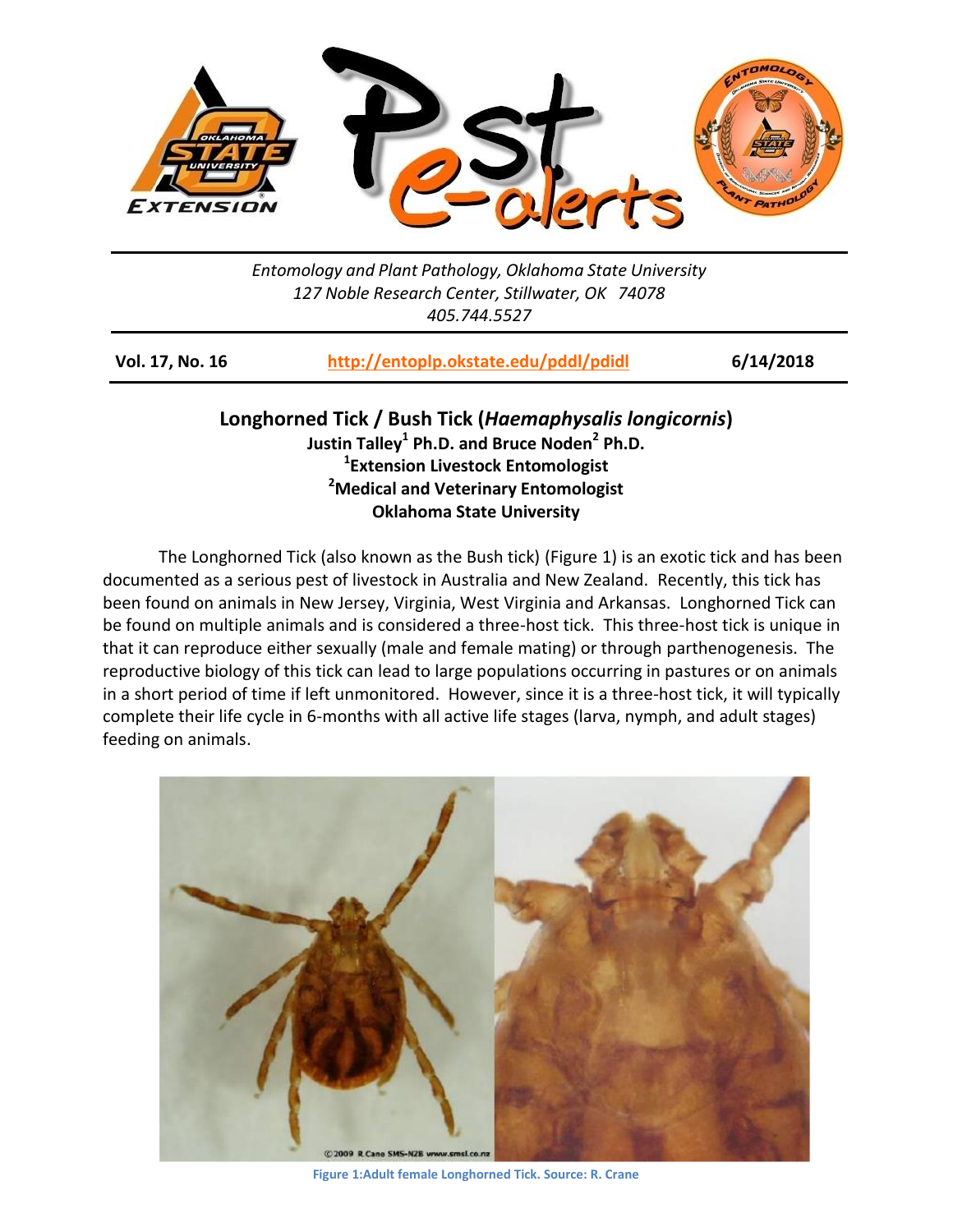The supposed seasonal activity of this tick can range from March to October in Oklahoma based on studies done in Korea and Japan with similar latitudes of 33–36° N (Kim 1973; Nakao and Takada 1997). Annual pattern of ticks is largely dependent on temperature, humidity, day length and host availability. Day length and temperature mainly control the timing and duration of activity, and host availability and humidity control abundance (Heath 2016). The optimal temperature range for this tick's eggs to hatch is between 82-90°F and all active host seeking stages (larva, nymph and adult) develop at an optimal rate in temperatures between 60-86°F (Heath 2016). Dehydration is one of the most limiting factors in tick populations even more so than temperature, especially in Oklahoma. Since this is a three-host tick, 90% of their life is spent off host in environments susceptible to drying (Needham and Teel 1991). This limiting factor has been documented in countries where this tick is typically found and the unfed adult stage is the most prone to dehydration but is active only when favorable humidity is higher and precipitation is reliable (Heath 2016). However, the unfed larva (also known as seed ticks with six legs) is able to withstand dehydration more than unfed adults but is usually more active when high temperatures and evaporation are more likely to occur (Leathwick and Stephens 2002). Since the larva stage is the most likely to be impacted by low humidity and soil moisture then this stage is probably this tick's limiting factor in becoming established west of I-35 with some exceptions in south-central Oklahoma.

Host associations for this tick are diverse and can infest both small birds as well as large ruminants such as cattle. Considering hosts and pasture types, these two factors will allow certain areas to be more susceptible to this tick. For instance, this tick does not move very far from available hosts when transitioning between life stages (Heath 2016). Therefore, areas that are regularly visited by cattle with vegetation that allows humidity to stay high such as wooded or tall grass areas are probably more likely to have this tick. This tick is also associated with wildlife such as deer, raccoons and opossums. A common area for ticks to be found in pastures are where these wildlife animals commonly reside such as deer trails. It is also an aggressive biter and causes a lot of stress in animals which can lead to economic impacts to beef animal performance.

Disease associations from this tick are important from the veterinary health aspect as well as the public health aspect. This tick has been identified as a competent vector of several bacterial pathogens including anaplasmosis, ehrlichiosis, spotted fever rickettsia, and Lyme disease. This tick is also associated with viruses mainly found in East Asia. However, the most likely pathogen that this tick can transmit is the protozoan pathogen that causes Theileriosis. In fact, the cattle that this tick was sampled from in Virginia tested positive for *Theileria orientalis* which causes bovine theileriosis which can cause high production losses and high mortality in susceptible beef animals.

Ticks in the Haemaphysalis genus are smaller (2-5 mm) than those in the Dermacentor and Amblyomma genus (6-9 mm). Below is a comparison of ticks commonly found in Oklahoma (Fig. 2). Of the ticks listed the most likely tick to be confused with the Longhorned tick is the Brown Dog Tick (Fig. 2F) due the similar structure of the mouthpart of these two ticks. The length of the mouthpart in Amblyomma ticks and Ixodes ticks (Fig. 2A-C) is much longer than in the Longhorned tick. The mouthparts of the American Dog Tick and Winter Tick, both of which are Dermacentor ticks, are shorter or in equal length as the basis that connects their mouthparts to their body (Fig. 2 E&F).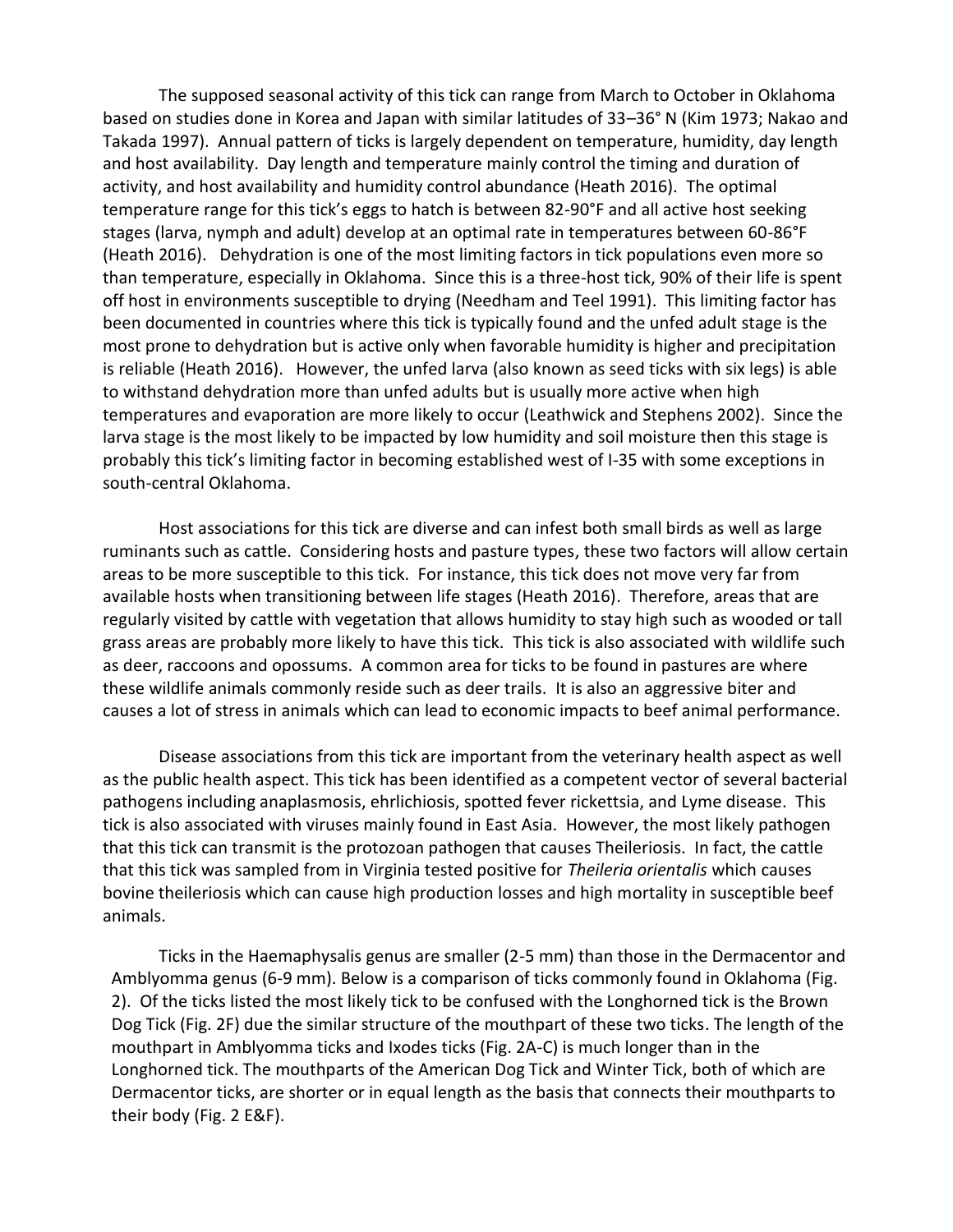The Longhorned tick has some characteristics that distinguish it from other ticks but only trained personnel can see these differences. If you suspect that a tick is different from other ticks seen previously, then the tick can be sent to Oklahoma State University at the below address for identification. The local county extension office as well as your veterinarian can be contacted to assist in the collection. Also, when sending the tick, the best method is to place the tick into a sealable vial with 70% ethanol. The sample should include where the tick was collected (GPS coordinates or street address), type of animal or if it was collected from a person, and the date of collection. All of this will be required for identification. If a possible tick is presumed to be the Longhorned Tick then the State Veterinarian office within the Oklahoma Department of Agriculture, Food & Forestry will be notified as to the location of the positive tick sample.

> Plant Disease and Insect Diagnostic Laboratory ATTN: Justin Talley Entomology and Plant Pathology Oklahoma State University 127 NRC Stillwater, OK 74078 (405) 744-9961



**Figure 2: Commonly found ticks in Oklahoma. Female on left and male on right within each tick species. (A): Lone Star Tick (Amblyomma americanum); (B) Gulf Coast Tick (Amblyomma maculatum); (C) Deer tick or Black-legged tick (Ixodes scapularis); (D) American Dog Tick (Dermacentor variabilis); (E) Winter Tick (Dermacentor albipictus); (F) Brown Dog Tick (Rhipicephalus sanguineus). Credit: R. Grantham Oklahoma State University.**